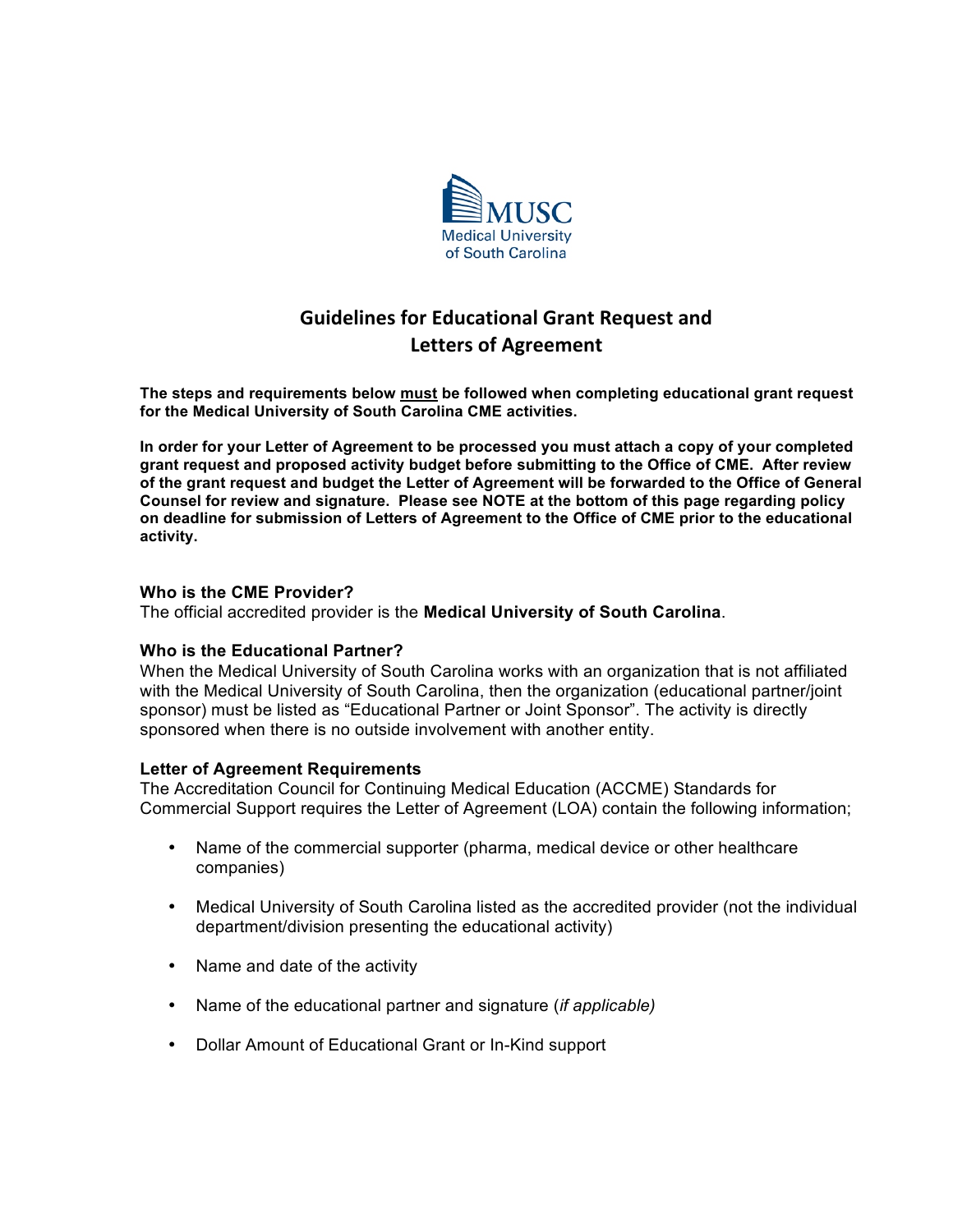## **ACCME Standards for Commercial Support**

- 3.3 All commercial support associated with a CME activity must be given with the full knowledge and approval of the provider.
- 3.4 The terms, conditions, and purposes of the commercial support must be documented in written agreement between the commercial supporter that includes the provider and its educational partner(s). The agreement must include the provider, even if the support is given directly to the provider's educational partner or a joint sponsor.
- 3.5 The written agreement must specify the commercial interest that is the source of commercial support.
- 3.6 Both the commercial supporter and the provider must sign the written agreement between the commercial supporter and the provider.
- 6.3 The source of all support from commercial interests must be disclosed to learners. When commercial support is "in-kind" the nature of the support must be disclosed to the learners.
- 6.5 A provider must disclose the above information to learners prior to the beginning of the educational activity.

## **Medical University of South Carolina Office of General Counsel Requirements**

- If using the Medical University of South Carolina LOA, the LOA must be signed by the course director and educational partner, if applicable, before submitting to the Office of CME
- If the LOA includes an educational partner please submit **3** copies of the LOA. Educational partners must sign LOA before submitting LOA to the Office of CME
- Please include commercial supporters contact information (name, phone, email, fax and mailing address)

## **Which agreement should be signed…. the Medical University of South Carolina or the Commercial Supporters?**

The Medical University of South Carolina Office of General Counsel will review and sign off on the commercial supporter's agreement if the LOA meets the Medical University of South Carolina Office of General Counsel grants and contracts standards.

## **Who is authorized to sign Letters of Agreement for the Medical University of South Carolina CME activities?**

Letters of Agreement can only be signed by the Medical University of South Carolina **Office of General Counsel and the designee of the Office of Continuing Medical Education**. To ensure compliance with the ACCME Standards for Commercial Support. Office of CME pre‐reviews all LOA's before forwarding to the Office of General Counsel for approval and signature.